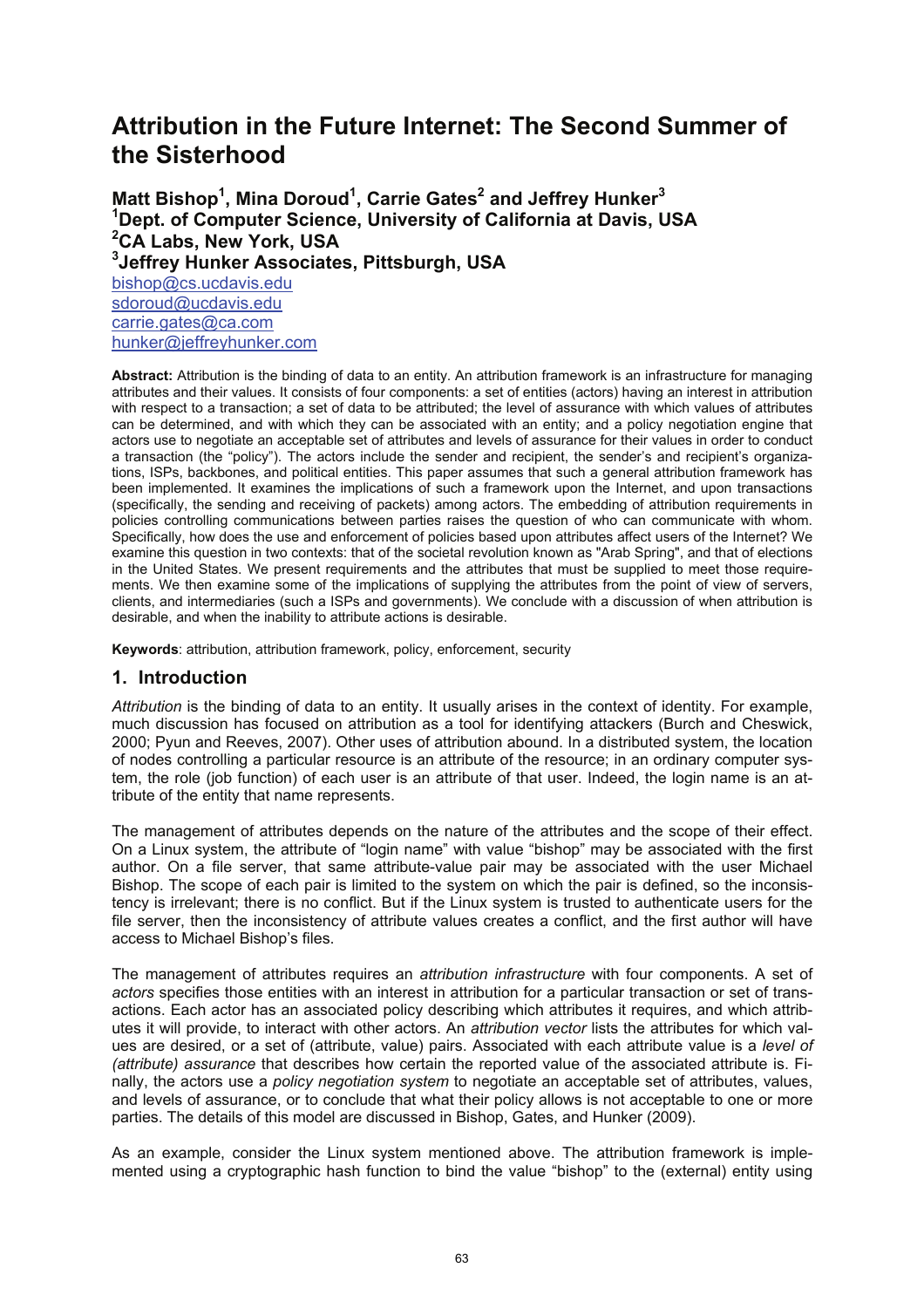the computer. This binding occurs at login time, because the password that the entity types is hashed, and the hash compared to that associated with the login name "bishop". If correct, the system performs the binding, and a kernel table maintains the binding. (More precisely, the binding is done using an integer that is associated with the login name; we omit the details for simplicity.) Here the actors are the external entity and the system. The attribute is "login name". The attribute value after assignment is "bishop". The level of assurance is that associated with the correct entity using the password. The policy associated with the entity is that the entity will supply the attribute-value pair "login name"- "bishop", and the policy associated with the system is that it requires the provision of the value associated with the entity's attribute "login name", plus assurance that the value supplied is indeed associated with the entity. The entity supplying the password associated with the login name provides an acceptable level of assurance for this. (In some cases, the system may require two-factor authentication if the privilege level of the user is significantly high The policy negotiation system is constant; the system requires the correct attribute-value pair, or access is denied.

To illustrate the framework further, add to the above example the "trusted hosts" mechanism enabled by *rlogin* or *ssh* (Barrett ad Silverman, 2001). Recall that these two mechanisms have the system check the remote host from which the user is trying to log in. In this case, there are three actors: the external entity (Matt Bishop), the remote host (call it "nobhill"), and the Linux system being accessed. The attributes of the Linux system and of Matt Bishop are the same, but the system "nobhill" has associated with it the attribute "trusted by the Linux system" and the value "true". The Linux system requires two attribute-value pairs, the first being "login name"-"bishop" and the second being "trusted by the Linux system"-"true". The policy negotiation system now requires the second attribute-value pair be provided with some level of assurance (for *rlogin*, the assurance is obtained by looking the IP address up in a table of trusted hosts; for *ssh*, the assurance is based on cryptography). If the level is sufficient, the value of the attribute "login name" has sufficient assurance that the system accepts it without further checking. Again, the policy negotiation system is constant.

This paper assumes that a general attribution framework as described above has been implemented for the Internet. It, and the supporting infrastructure is built using existing Internet infrastructure, augmented as needed for the attribution framework and the integrity of both the framework and the information (attributes and values) that it contains. The attribution framework uses a distributed database similar to the Domain Name System. We also assume that the framework is correct; that is, when asked for an attribute-value pair for a particular entity, it supplies the information as required by the policy of that entity, and the information is conveyed correctly to the requester.

This paper examines the implications of this framework upon the use of the Internet, and upon transactions (specifically, the sending and receiving of packets) among actors. The embedding of attribution requirements in policies controlling communications between parties raises the question of who can communicate with whom. We are interested in situations where the attribution framework supports detection of violations of security policies. These may constitute attacks; they may result from mistakes; they may simply be due to carelessness or non-malicious factors.

We briefly review the framework structure. Next, we present two cases in which attribution is critical to the successful resolution of a specific problem. We then present some general thoughts on the role of attribution and how it affects both organizations and individuals.

# **2. Background on the framework**

The attribution framework provides a basis for all the entities involved in a transaction to determine how to act (or to decline to act). The framework distinguishes between 4 classes of actors:

- An entity;
- The organization associated with that entity;
- The system(s) associated with that entity; and
- The government(s) associated with that entity.

Note this includes intermediate entities. So, if a message is sent from an entity in the United States to an entity in France via a hub in the Netherlands, the actors are the sender, all network providers in the U.S., the Netherlands, and France that the message transits, and the receiver; all the systems involved; all the organizations that run those systems and networks; and the governments of the U.S., the Netherlands, and France, including any political subdivisions (such as the state in the U.S. and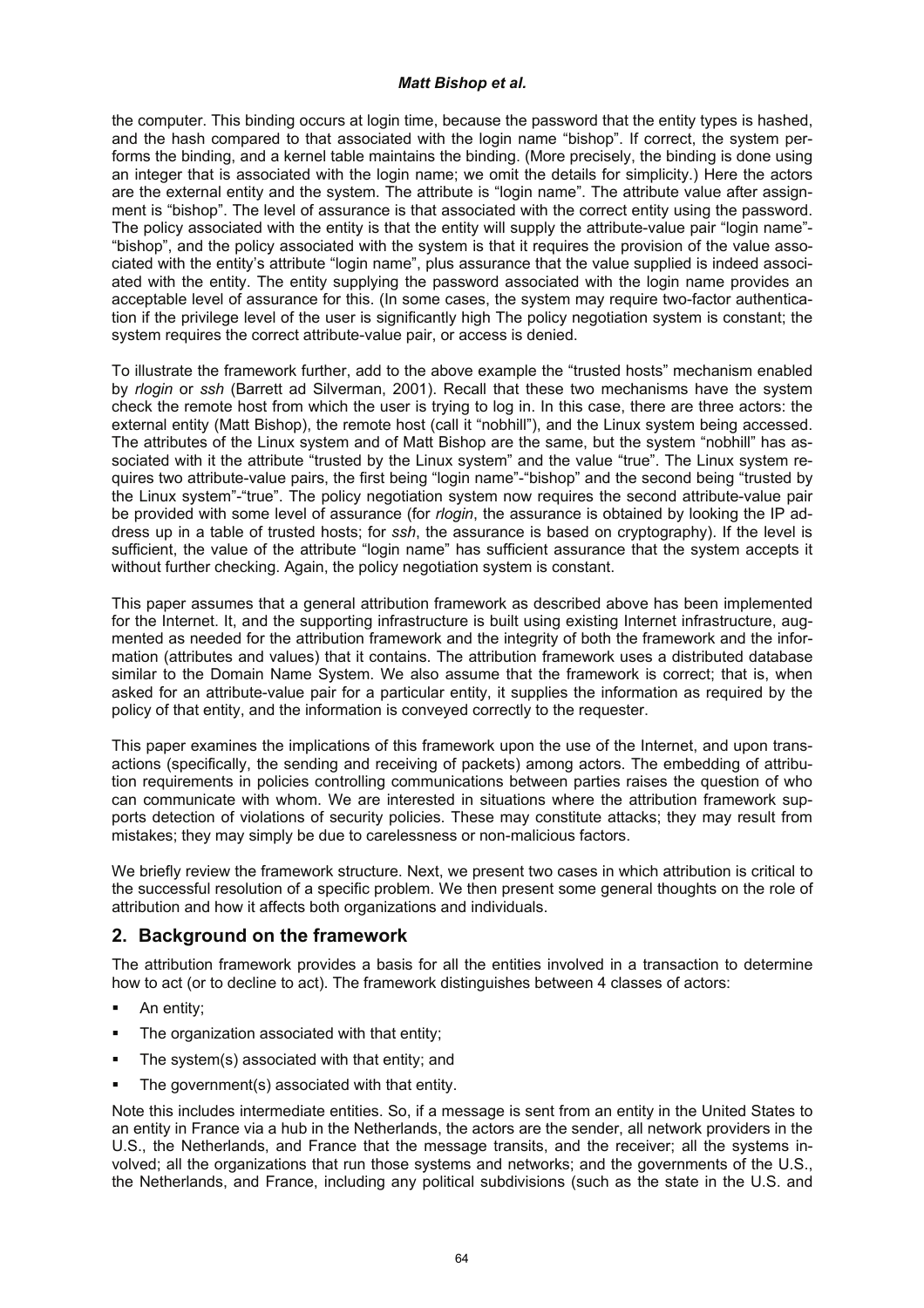the region in France). The governments apply their policies through laws; other entities apply them more directly, for example by policy-based routing or access control (as in the Linux example above).

Finally, the framework must support many types of attribution. The type sometimes is tied to the level of assurance. Consider entities interacting, each with a policy. They may require:

- *Perfect attribution*, in which the entities know each others' relevant attribute-value;
- *Perfect selective attribution*, in which one entity wants certain attribute-value pairs known to some entities but not to others;
- *Perfect non-attribution*, in which the entities do not want any other entity to know the attributevalue pairs;
- *Entity non-attribution*, in which an entity wants attribute-value pairs known but not that they are bound to the entity;
- *False attribution*, in which an entity will determine an attribute-value pair consistently—but the value will be wrong;
- *Randomized false attribution*, which is false attribution but the values determined are inconsistent;
- *Imprecise attribution*, in which the value of an attribute can eventually be determined to the level of assurance needed, but doing so takes so long the attribution is useless or determining the attribution costs more than the value of knowing the attribution; and
- *Unconcern*, in which the entities do not care about attribution.

In all cases, the level of assurance of the attribute-value pair must meet, or fail to meet, the entity's requirements.

## **3. Use cases**

Each case begins with the goal—what is the problem? This drives the requirements, which in turn define the attributes and associated levels of assurance necessary to meet those requirements. Multiple actors are involved—-those who are dealing with the problem, and the intermediaries who pass the packets along, possibly augmenting them or taking other actions as needed. These may have differing, possibly mutually contradictory, requirements.

We do not specify implementation details. The programs and protocols used are incidental to this analysis. We note that they may require more attributes of the parties in order to succeed, but those attributes are products of the protocols and implementations and not of the requirements of a solution to the problem—and this section focuses on those solutions. Nor do we worry about the policy negotiation protocols; we simply note when one must exist, and any relevant properties.

# **3.1 Arab spring**

The Internet enables communication across geographic and political boundaries. This provides a natural way for people in one part of the world to communicate with others. Indeed, the ubiquity of Internet service providers such as Google, and of social networking services such as Facebook, Twitter, and YouTube, mean that videos and text can "go viral" throughout the world.

Social activists have learned to exploit this availability very effectively. The "Arab Spring", a term for the uprisings in the Middle East, is a good example of this. A March, 2011 survey (Salem and Mourtada, 2011) showed that almost 9 out of 10 Egyptians and Tunisians used Facebook and other social networking sites to organize and spread awareness of the protests in those countries. As one activist put it (Kiss and Rosa-Garcia, 2011), they used Facebook to schedule the protest, Twitter to coordinate it, and YouTube to tell the world. The role that the social networks played was critical not only within the countries, but also in communicating events with the rest of the world.

During the Egyptian Arab Spring uprisings, the government attempted to block the peoples' access to the Internet. In response, Google and Twitter provided a "telephone-to-tweet" service. Google established 3 telephone numbers that people could call and record a message. Google then posted it to Twitter. Associated with each message was a hash tag indicating the geographic origin of the message, when that could be determined; otherwise, the message was posted without a hash tag.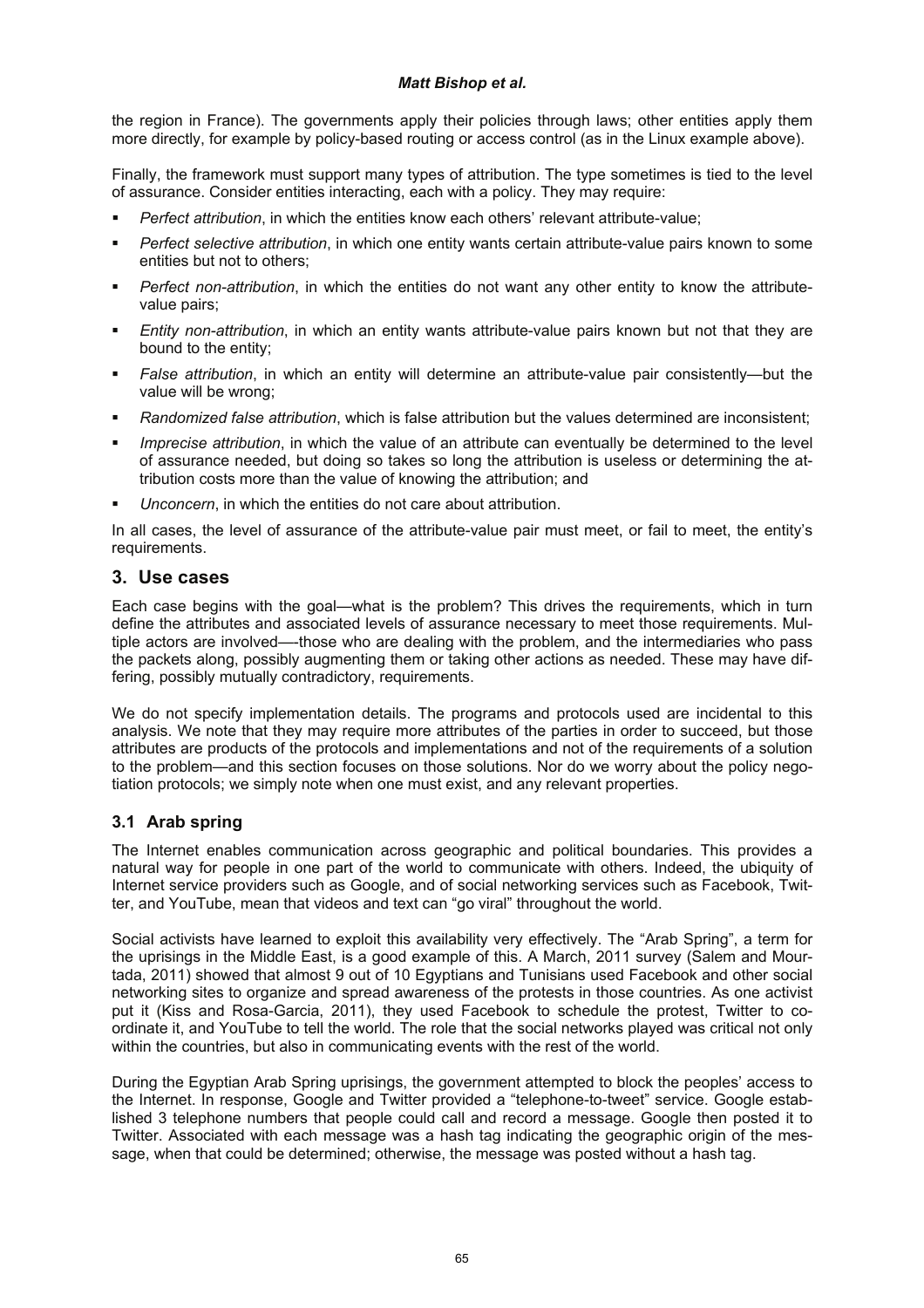Because the governments of these countries controlled the infrastructure, and attempted to crack down on the protests, the intermediaries are critical. The end actors (individuals and social media sites) have one set of requirements. The managers of the intermediate hosts and networks have another.

The requirements for the end actors were:

*Anonymity*: the tweets, and the recordings, must be anonymous.

*Accuracy of origin*: A hash tag indicating geographic origin, if present, must be accurate.

The requirements for the intermediate actors (governments or networks under the jurisdiction of the government) were:

*Identity*: the identity of the individual who sent the message.

Consider the transactions involved in the use of these social networks. First, the user must register with the social media services. Facebook requires that the user supply a real name and date of birth. The level of assurance is minimal; essentially, mere assertion provides sufficient assurance unless Facebook questions it. Facebook also checks users' IP addresses. If the user is using a very different IP address, Facebook will request additional assurance evidence (such as correctly identifying a friend's photo). Twitter and YouTube, on the other hand, simply require a name that the user will post under; unlike Facebook, the user need not identify herself at all, and indeed most users of those services use pseudonyms. So, the initial transaction requires the user to provide the attribute "name" and "date of birth", but the values of both typically have a low level of assurance. Similarly, the transaction requires that the server provide its identity to a level of assurance high enough to convince the user that it is the genuine social media site.

Associated with each message are the "from account" attribute indicating the account posting the message, and the "post to" attribute indicating where the message is to be posted. The user supplies these values; the server requires the second and may require the first. The assurance level for these attributes are both typically very low, because errors can be corrected, or the errors are deemed "harmless" (of course, this may not be how the poster feels).

The "telephone-to-tweet" service had different requirements. The only attribute the server requested was the country from which the message originated. In most cases, the telephone system would supply this information to an acceptable level of assurance. If the information were not available, no associated hash tag would be generated. In other words, the server would request the "country of origin" attribute, but if the client could not supply it, the policy negotiation mechanism rolled back to accepting the (unattributed) message.

The "telephone-to-tweet" service is an example of perfect non-attribution: none of Google, Twitter, nor any listener is to be able to identify the speaker from any metadata.

Now consider intermediaries. The intermediary ISP is an entity over which the government exercises *de facto* control. One set of requirements involve the ISP interacting with the server (actually, other entities that communicate with the server; in this case, those other entities have no requirements), and the other set involves the ISP interacting with the user client. The former having no special requirements, we examine the latter.

The goal of the ISP is to prevent communication with a set of servers that the government deems undesirable. The origin of the message is not relevant; where it is going, is. Thus, the requirement for this intermediate actor is:

*Identity*: the (Internet address of the) destination of the message

The attribute therefore is "destination address". The level of assurance required by the ISP is high, to ensure proper delivery of the message; as a side effect, the ISP can block the desired IP addresses.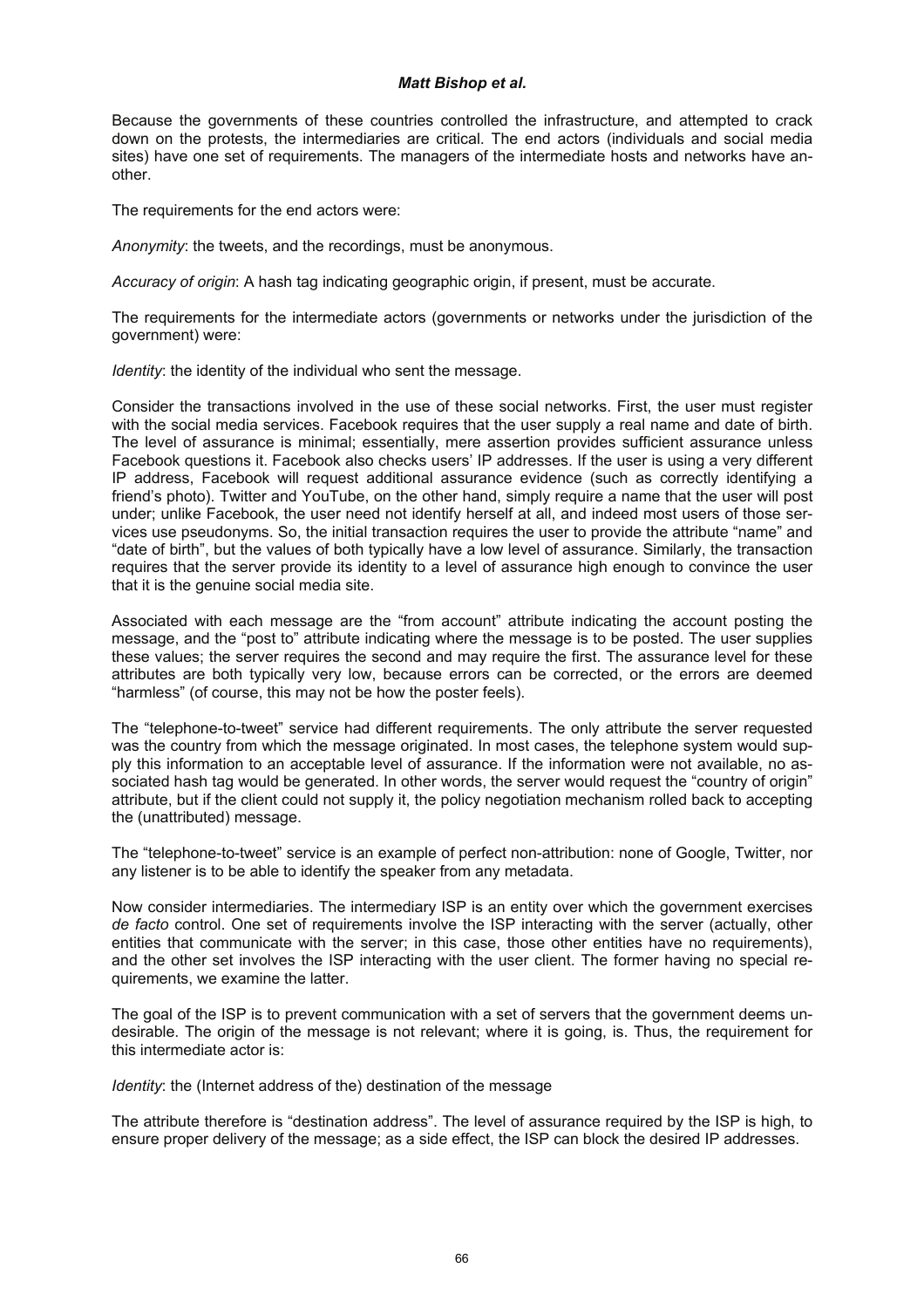The need for this level of attribution is instructive. One may circumvent this control by using a proxy. In this case, the messages transit the intermediate network with the destination being the proxy, so the intermediate network allows the messages through. The use of VPNs, encrypted communications channels, and mix routers such as Tor (Dingledine, 2011) encipher the information about the sender's identity and the ultimate destination. Thus, the intermediary cannot accurately attribute the origin of the message to an individual, or the destination identity to a site. Thus, it must block all such messages, allow all such messages through, or require use of another mechanism to identify the sender and destination.

# **3.2 Elections**

Elections are the foundation of democratic and republican societies. Recently, many jurisdictions began exploring people voting over the Internet. We look at the use of the attribution framework in the context of elections within the United States. We focus on a key subset of the requirements:

- *Secrecy of the ballot*: a third party cannot associate a ballot with a voter.
- *Anonymity of the ballot*: the voter cannot prove that she cast a particular ballot to a third party.
- *Accuracy of the count*: the votes are counted correctly.
- *Authorization of the voter*: the voter submitting the ballot is authorized to do so.
- *Integrity of transmission*: the ballot is received and counted as cast.

A number of other requirements exist, but our exposition focuses on these.

United States residents live under at least 3 political jurisdictions (federal, state, and county) and in most cases many more (city, school board, and so forth). Each of the 50 states is responsible for holding its own elections; most delegate this responsibility to the counties, with the state having the ultimate authority to certify the results. For purposes of elections, the counties are divided into precincts, each of which matches one set of overlapping political jurisdictions. Each precinct conforms to a single set of candidates, so all voters in a precinct will vote using the same ballot. But two precincts may have different sets candidates, and thus two different *ballot types*. In Yolo County, California, for example, one election required over 100 different ballot types. In jurisdictions where more than 5% of the voters have a language other than English as their primary tongue, the ballots must also be printed in that language. For example, one election in San Francisco, California, required some ballot types to be printed in 7 languages. The location where the county counts the results is called *Election Central*.

This multiplicity of ballot types and languages means that three transactions are involved in elections. First, the voter registers to vote. Second, the voter receives the correct ballot from the ballot generator (most jurisdictions have strict formatting requirements, and require ballots to come from the county). Third, the voter marks his ballot and then transmits the marked ballot to Election Central, where the votes are counted.

Consider each transaction separately. The first transaction speaks to authorization of the voter. By the voter supplying attributes that uniquely identify her, the registration authorities can determine which ballot type she should receive, and set the "authorization to vote" attribute to a value that will enable her to obtain the correct ballot. (In practice, this is usually an address, because political jurisdictions in the United States are geographic.) The voter requires that the registration authority have the attribute "authorized to register voters" with value "true". The registration authority specifies the unique attributes it requires and the assurance evidence that the value of that attribute (in practice, the address)is correct (in practice, evidence that the prospective voter lives there). It in turn must possess the attribute "authorized to register voters" with value "true". The intermediate actors must allow this information to transit their systems and networks. Thus, the attributes that they require also must be present.

The second transaction occurs when the voter acquires the ballot. The voter first verifies that the ballot generation system is authorized to generate the ballots by checking the value of the attribute "authorized to generate ballots". The voter presents the value of the "authorization to vote" attribute, which the ballot server validates as having an acceptable level of assurance. That authorization is used to determine the ballot type that the voter requires. A ballot of that type, with the attribute "issued to authorized voter" and value a nonce is generated and sent to the user. Note that no attribute ties the ballot to the actual voter, which meets the requirement of secrecy of the ballot. But an obvious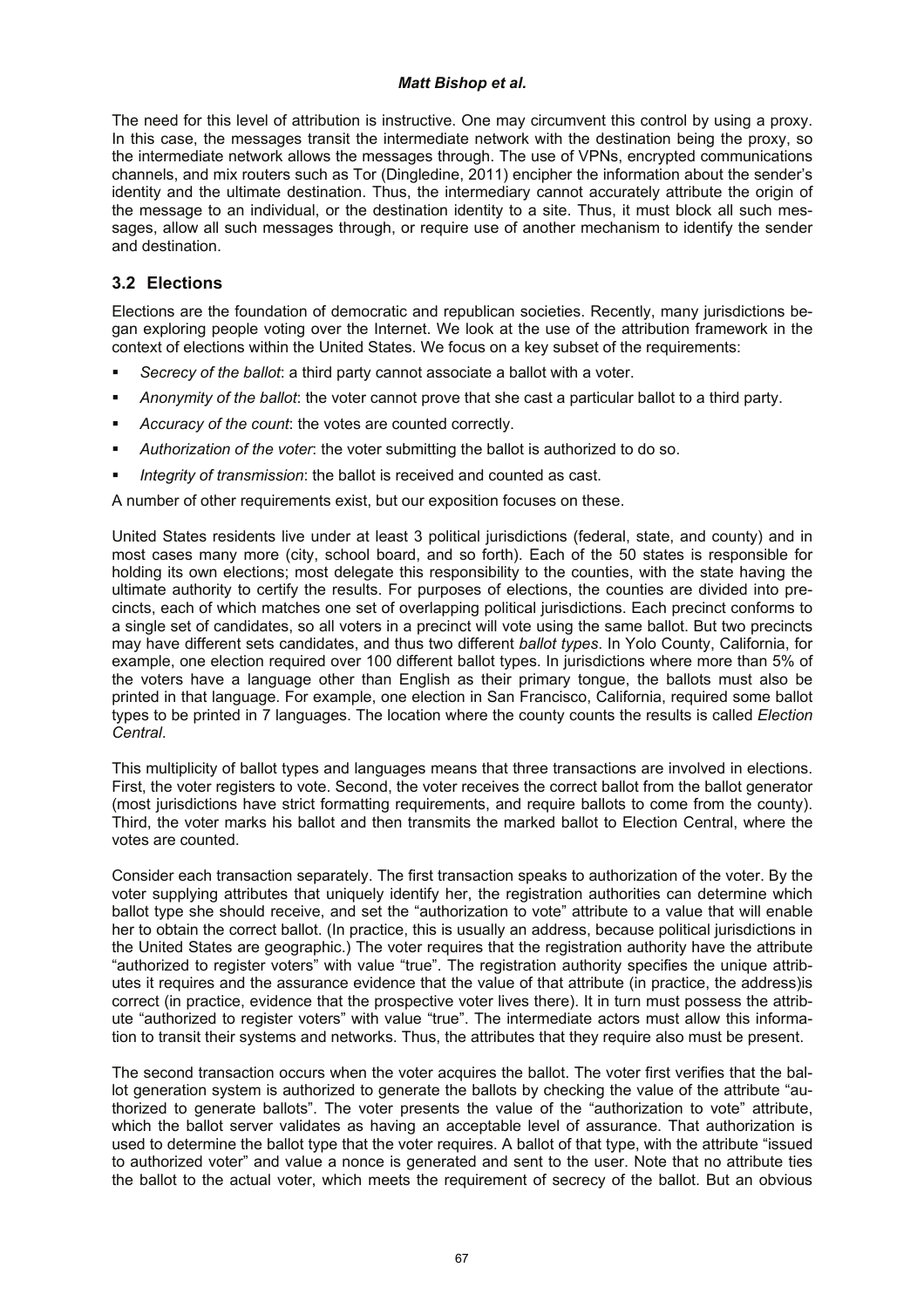attack is for the voter to mark the ballot and copy it. To prevent this, attributes "access control" with value "originator-control", "originator" with value "election-official", "write access" with value "voterissued-to", and "read access" with value "election central, voter issued to" indicate that the ballot is not to be copied or marked by any entity other than the original voter.

The third transaction is the casting of the vote. The important artifact here is the ballot; it must come from the ballot server, and be voted by an authorized voter. The voter first contacts Election Central, and checks that the attribute "Election Central" is "true". The voter then transmits her ballot to Election Central, which checks that the attribute "issued to authorized voter" has a nonce that is unused so far. It then processes the ballot and tallies the votes.

Thus, the attributes of interest here are:

- *Voter*. provides "identity", "authorization to vote"; requires "authorized to register voters" from registration authority, "authorized to generate ballots" from the ballot generator, "Election Central" from Election Central
- *Registration authority*: provides "authorized to register voters", "obtain ballot"; requires "identity", "authorization to vote" from voter
- *Ballot generator*: provides "authorization to generate ballots" to voter; provides "issued to authorized voter", "access control", "originator", "read access", "write access" to ballot; requires "authorization to vote"
- *Election Central*: provides "Election Central"; requires "issued to authorized voter" from ballot
- *Ballot*: "issued to authorized voter", "access control", "originator", "read access", "write access"

The intermediate services and actors must simply pass messages on unchanged and without delay, regardless of the values of any attributes. (The lack of delay is required to ensure ballots arrive in time to be counted.)

## **4. Discussion**

We have discussed in detail two different case studies where attribution, or non-attribution, would be desirable, and the effects of such attribution. What needs to be considered is the desirability of attribution by each of the different actors: end users, organizations, intermediary nodes and governments.

The governments have strong desires for attribution in the case studies presented. In the case of elections, the government as an entity desires a fair and lawful election. We note that this particular example assumes benevolence on the part of the government. In those cases where it does not want a fair election, that desire results from specific individuals within the government, not from "government" as a separate entity. Thus the government, in the case of elections, has a desire for proper attribution that matches the laws of that particular government (e.g., a citizen can only vote once; it must not be possible to match a vote to a voter, and so forth). Perhaps more importantly, the government desires that the electorate perceives the election to be fair, and the use of appropriate attribution technology can assist in creating such a perception. In the case of Arab Spring, the government also desired attribution, specifically of the individuals responsible for organizing the revolutionary activities. This is similar to the original push for attribution on the Internet, which was done by the government with regard to the ultimate identification of the actor(s) responsible for launching distributed denial-ofservice attacks. In this case, the government is not interested in attribution to identify itself to others, but rather attribution to identify other actors. In general, the government as an entity is interested in the attribution of individuals performing particular actions (either against the government, or on behalf of the government). However, in some circumstances, a government might only need to know what (other) government to attribute an action to. For example, a government of a country under cyberattack might only care that the attack is sanctioned by a particular nation state, and not necessarily about knowing the individuals who performed the attack.

In the case of intermediary nodes, such as ISPs, attribution is likely not desired. In the same vein as ISPs not wanting to have the responsibility for recording traffic traversing their networks and maintaining that information for some amount of time as determined by government regulation, ISPs will also not likely wish to have the responsibility for providing attribution information. We note that such desire might change in the face of increased regulatory pressure or if sufficient profit is available; however, this seems unlikely given the current environment.